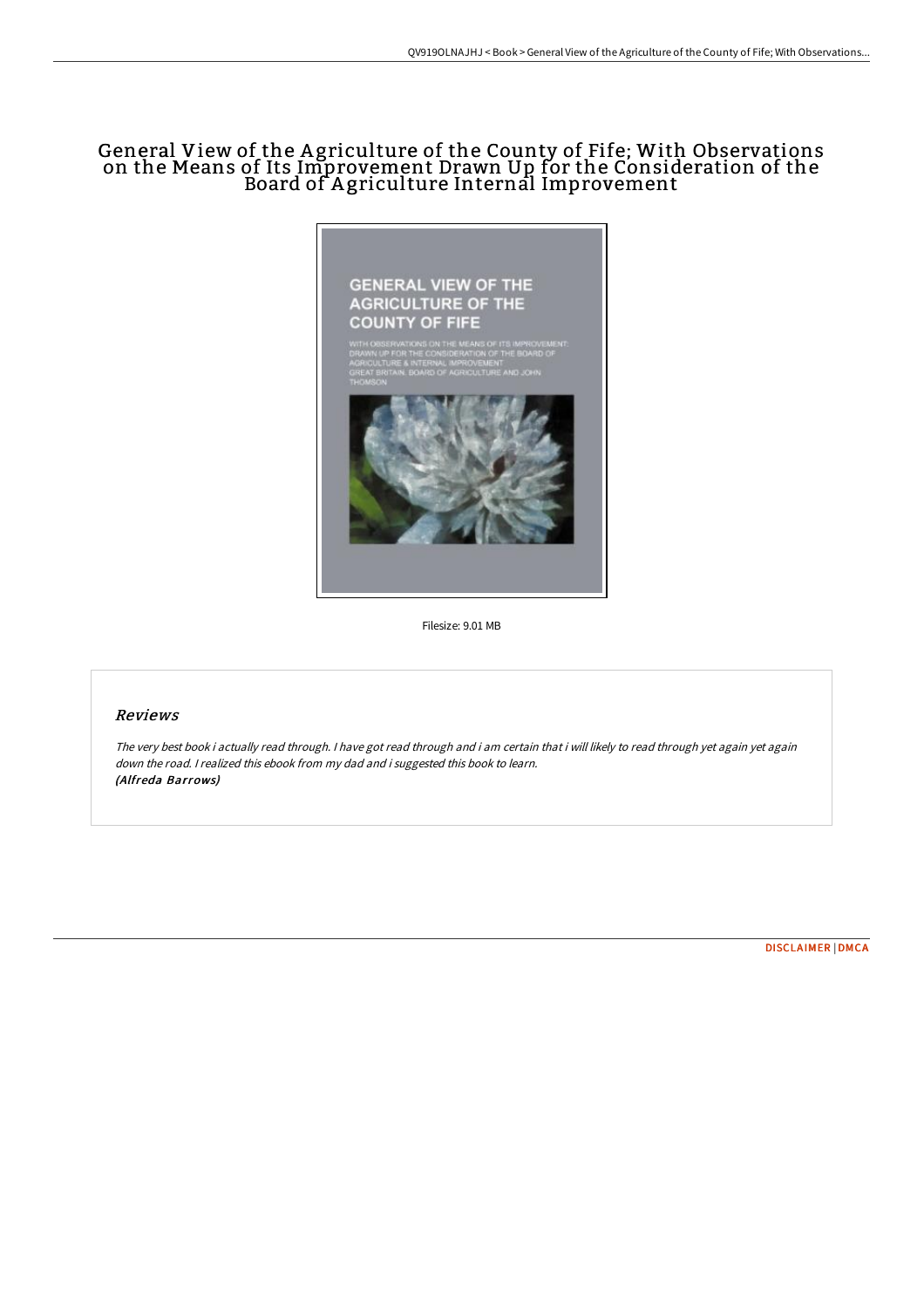#### GENERAL VIEW OF THE AGRICULTURE OF THE COUNTY OF FIFE; WITH OBSERVATIONS ON THE MEANS OF ITS IMPROVEMENT DRAWN UP FOR THE CONSIDERATION OF THE BOARD OF AGRICULTURE INTERNAL IMPROVEMENT



To save General View of the Agriculture of the County of Fife; With Observations on the Means of Its Improvement Drawn Up for the Consideration of the Board of Agriculture Internal Improvement PDF, make sure you access the hyperlink below and download the file or gain access to other information which might be highly relevant to GENERAL VIEW OF THE AGRICULTURE OF THE COUNTY OF FIFE; WITH OBSERVATIONS ON THE MEANS OF ITS IMPROVEMENT DRAWN UP FOR THE CONSIDERATION OF THE BOARD OF AGRICULTURE INTERNAL IMPROVEMENT ebook.

Rarebooksclub.com, United States, 2012. Paperback. Book Condition: New. 246 x 189 mm. Language: English . Brand New Book \*\*\*\*\* Print on Demand \*\*\*\*\*.This historic book may have numerous typos and missing text. Purchasers can download a free scanned copy of the original book (without typos) from the publisher. Not indexed. Not illustrated. 1800 Excerpt: .When sown with grass seeds aFer potatoes that have been properly dunged, and completely cleaned by horse and hand-hoeing, it requires no weeding; the produce has been from 30 to 36 tron stones from the acre; and the land, aFer yielding two good crops of grass annually, for two successive years, has been broken up for oats, and produced 1 o bolls per acre. The above statement is from actual experience, and may therefore be depended upon; and from hence it may be fairly concluded, that upon this plan no injury can be done to the landlord or his ground. Let us next see how the interest of the tenant is affected. An acre of flax, managed according to this plan, produces, at an average, 32 stones, at 1 a s. per stone--L. 19 4 If rippled, and the seed carefully managed, the produce will be at least two bolls, which, at 20 s., is----20 The boll chaff, a valuable feed for horses, will be worth----o ro Gross value L. 21 14 o Suppose the rent, per acre-L. r 10 o Seed 10 pecks, at 4 s. 8d.-268 - No weeding necessary. Pulling, rippling, watering, c.-2 10 o Dressing at the mill 32 stones, at 2 s. per stone---340 Expence L. 9 10 8 9 10 8 Neat profit L. 12 4 4 Suppose a wheat crop upon the same ground, Produce 10 bolls, at 22 s. per boll-L. 11 o o Straw, 8 thrave at...

 $\blacksquare$ Read General View of the Agriculture of the County of Fife; With Observations on the Means of Its Improvement Drawn Up for the [Consideration](http://techno-pub.tech/general-view-of-the-agriculture-of-the-county-of-1.html) of the Board of Agriculture Internal Improvement Online  $\Box$  Download PDF General View of the Agriculture of the County of Fife; With Observations on the Means of Its Improvement Drawn Up for the [Consideration](http://techno-pub.tech/general-view-of-the-agriculture-of-the-county-of-1.html) of the Board of Agriculture Internal Improvement